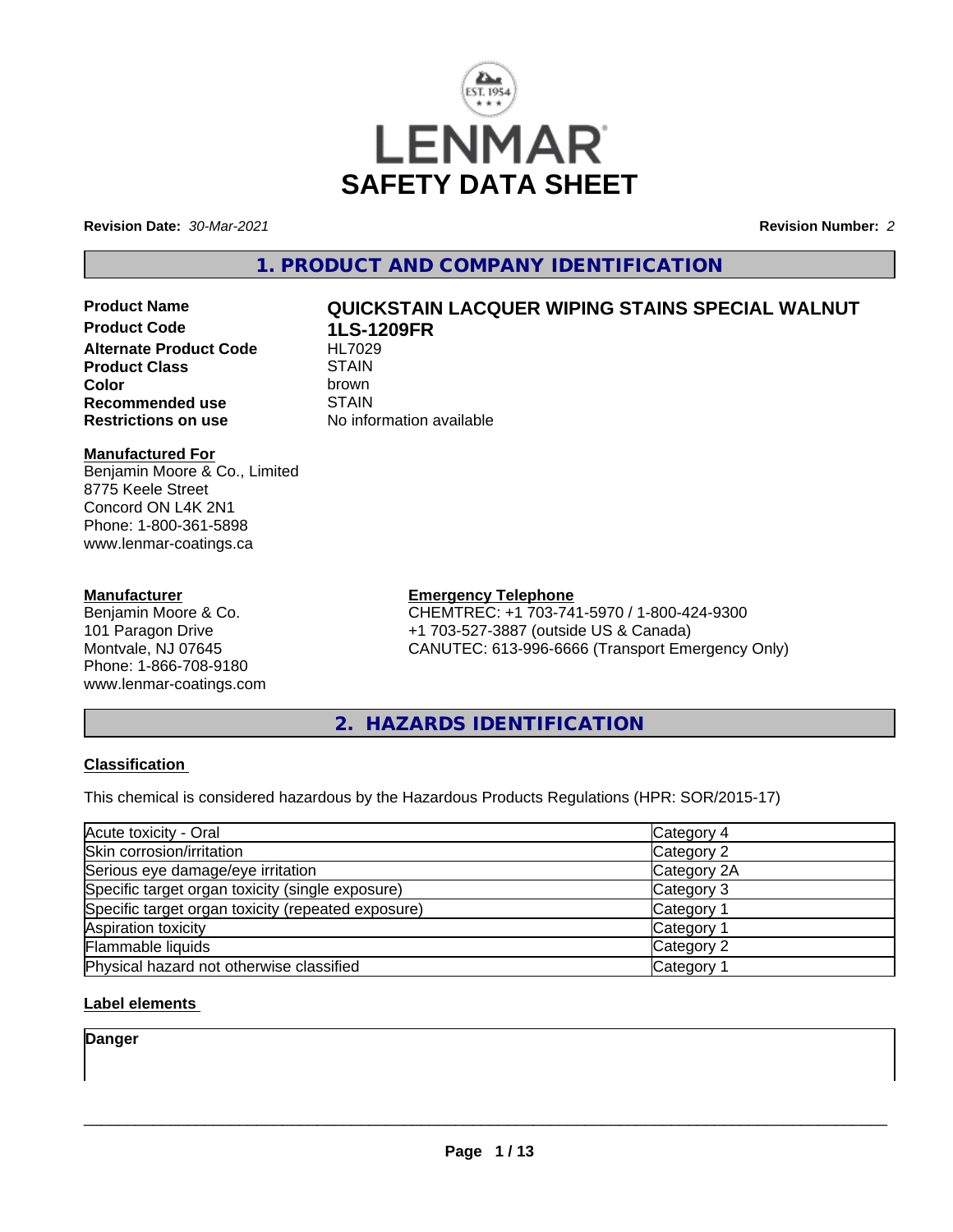#### **Hazard statements**

Harmful if swallowed Causes skin irritation Causes serious eye irritation May cause respiratory irritation. May cause drowsiness or dizziness Causes damage to organs through prolonged or repeated exposure May be fatal if swallowed and enters airways Highly flammable liquid and vapor Reactive flammable material



**Appearance** liquid **Odor** solvent

#### **Precautionary Statements - Prevention**

Wash face, hands and any exposed skin thoroughly after handling Do not eat, drink or smoke when using this product Wear protective gloves/protective clothing/eye protection/face protection Do not breathe dust/fume/gas/mist/vapors/spray Use only outdoors or in a well-ventilated area Keep away from heat, hot surfaces, sparks, open flames and other ignition sources. No smoking Keep container tightly closed Ground/bond container and receiving equipment Use explosion-proof electrical/ventilating/lighting/equipment Use only non-sparking tools Take precautionary measures against static discharge Keep cool

#### **Precautionary Statements - Response**

Get medical advice/attention if you feel unwell

#### **Eyes**

IF IN EYES: Rinse cautiously with water for several minutes. Remove contact lenses, if present and easy to do. Continue rinsing

If eye irritation persists: Get medical advice/attention

#### **Skin**

If skin irritation occurs: Get medical advice/attention

IF ON SKIN (or hair): Remove/Take off immediately all contaminated clothing. Rinse skin with water/shower Wash contaminated clothing before reuse

#### **Inhalation**

IF INHALED: Remove victim to fresh air and keep at rest in a position comfortable for breathing Call a POISON CENTER or doctor/physician if you feel unwell

#### **Ingestion**

IF SWALLOWED: Immediately call a POISON CENTER or doctor/physician

Do NOT induce vomiting

Rinse mouth

#### **Fire**

In case of fire: Use CO2, dry chemical, or foam for extinction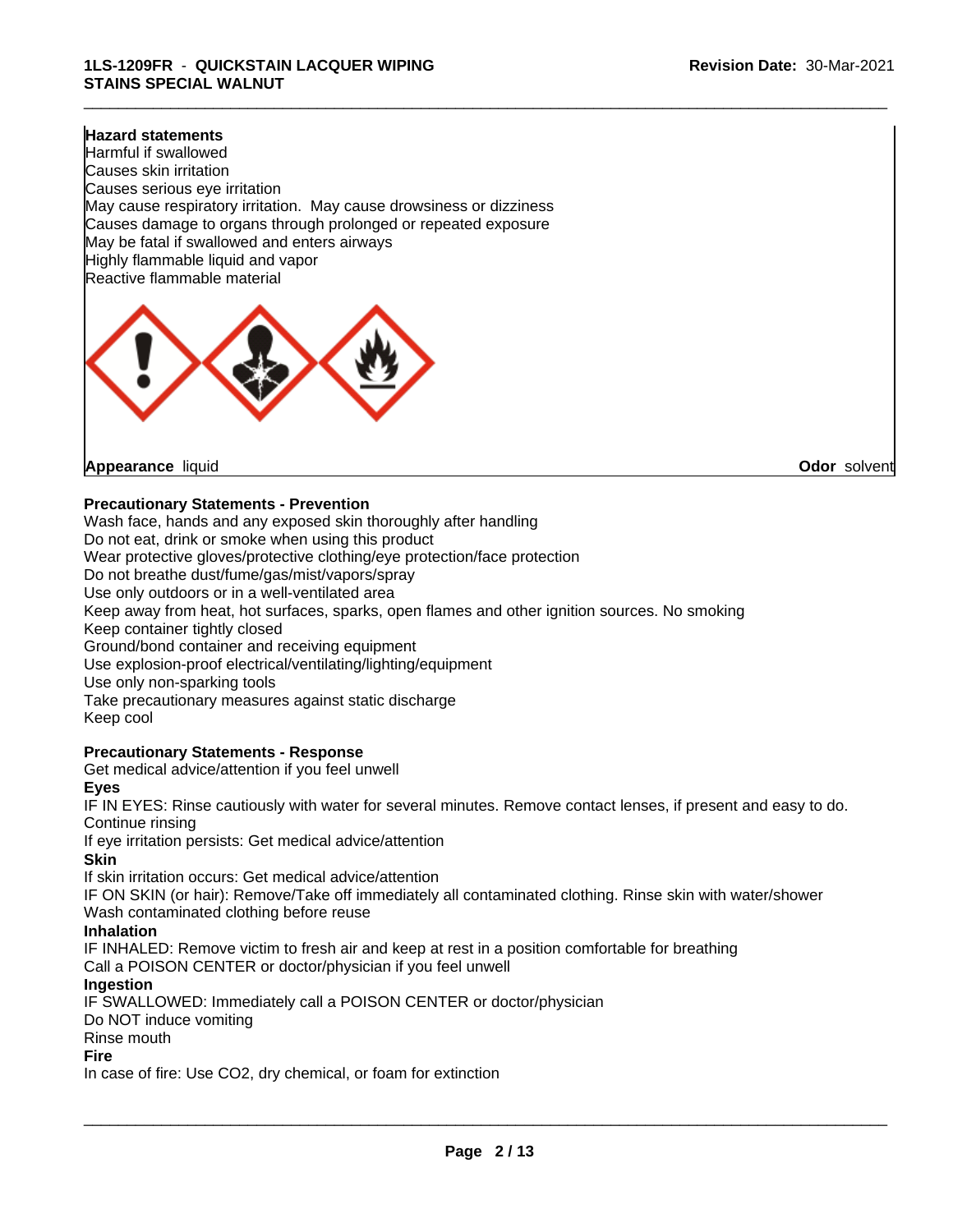#### **Precautionary Statements - Storage**

Store locked up Store in a well-ventilated place. Keep container tightly closed

#### **Precautionary Statements - Disposal**

Dispose of contents/container to an approved waste disposal plant

#### **Other information**

No information available

May cause allergic skin reaction

| <b>Chemical name</b>                          | CAS No.       | Weight-%   | Hazardous Material<br>registry number<br>(HMIRA registry #) | Date HMIRA filed and<br>Information Review Act date exemption granted<br>(if applicable) |
|-----------------------------------------------|---------------|------------|-------------------------------------------------------------|------------------------------------------------------------------------------------------|
| 2-Butoxyethanol                               | 111-76-2      | $15 - 40%$ |                                                             |                                                                                          |
| Propylene glycol monomethyl<br>ether acetate  | 108-65-6      | $10 - 30%$ |                                                             |                                                                                          |
| Distillates, petroleum,<br>hydrotreated light | 64742-47-8    | $7 - 13%$  |                                                             |                                                                                          |
| n-Butyl acetate                               | 123-86-4      | $3 - 7%$   |                                                             | -                                                                                        |
| Stoddard solvent                              | 8052-41-3     | $3 - 7%$   |                                                             | -                                                                                        |
| Acetone                                       | 67-64-1       | $1 - 5%$   |                                                             | -                                                                                        |
| cellulose, nitrate                            | 9004-70-0     | $1 - 5%$   |                                                             |                                                                                          |
| VM&P naphtha                                  | 64742-89-8    | $1 - 5%$   |                                                             |                                                                                          |
| Solvent naphtha, petroleum,<br>light aromatic | 64742-95-6    | $1 - 5%$   |                                                             |                                                                                          |
| 1,2,4-Trimethylbenzene                        | $95 - 63 - 6$ | $-5%$      |                                                             |                                                                                          |
| Raw Umber Pigment                             | 12713-03-0    | - 5%       |                                                             |                                                                                          |
| Isopropyl alcohol                             | 67-63-0       | - 5%       |                                                             |                                                                                          |

**3. COMPOSITION INFORMATION ON COMPONENTS**

**Confidential Business Information note**

\*The exact percentage (concentration) of composition has been withheld as a trade secret

\_\_\_\_\_\_\_\_\_\_\_\_\_\_\_\_\_\_\_\_\_\_\_\_\_\_\_\_\_\_\_\_\_\_\_\_\_\_\_\_\_\_\_\_\_\_\_\_\_\_\_\_\_\_\_\_\_\_\_\_\_\_\_\_\_\_\_\_\_\_\_\_\_\_\_\_\_\_\_\_\_\_\_\_\_\_\_\_\_\_\_\_\_

#### **4. FIRST AID MEASURES**

| <b>General Advice</b> | If symptoms persist, call a physician. Show this safety data<br>sheet to the doctor in attendance.                                                                                                                         |
|-----------------------|----------------------------------------------------------------------------------------------------------------------------------------------------------------------------------------------------------------------------|
| <b>Eye Contact</b>    | Immediately flush with plenty of water. After initial flushing,<br>remove any contact lenses and continue flushing for at<br>least 15 minutes. Keep eye wide open while rinsing. If<br>symptoms persist, call a physician. |
| <b>Skin Contact</b>   | Wash off immediately with soap and plenty of water<br>removing all contaminated clothes and shoes. If skin<br>irritation persists, call a physician.                                                                       |
|                       |                                                                                                                                                                                                                            |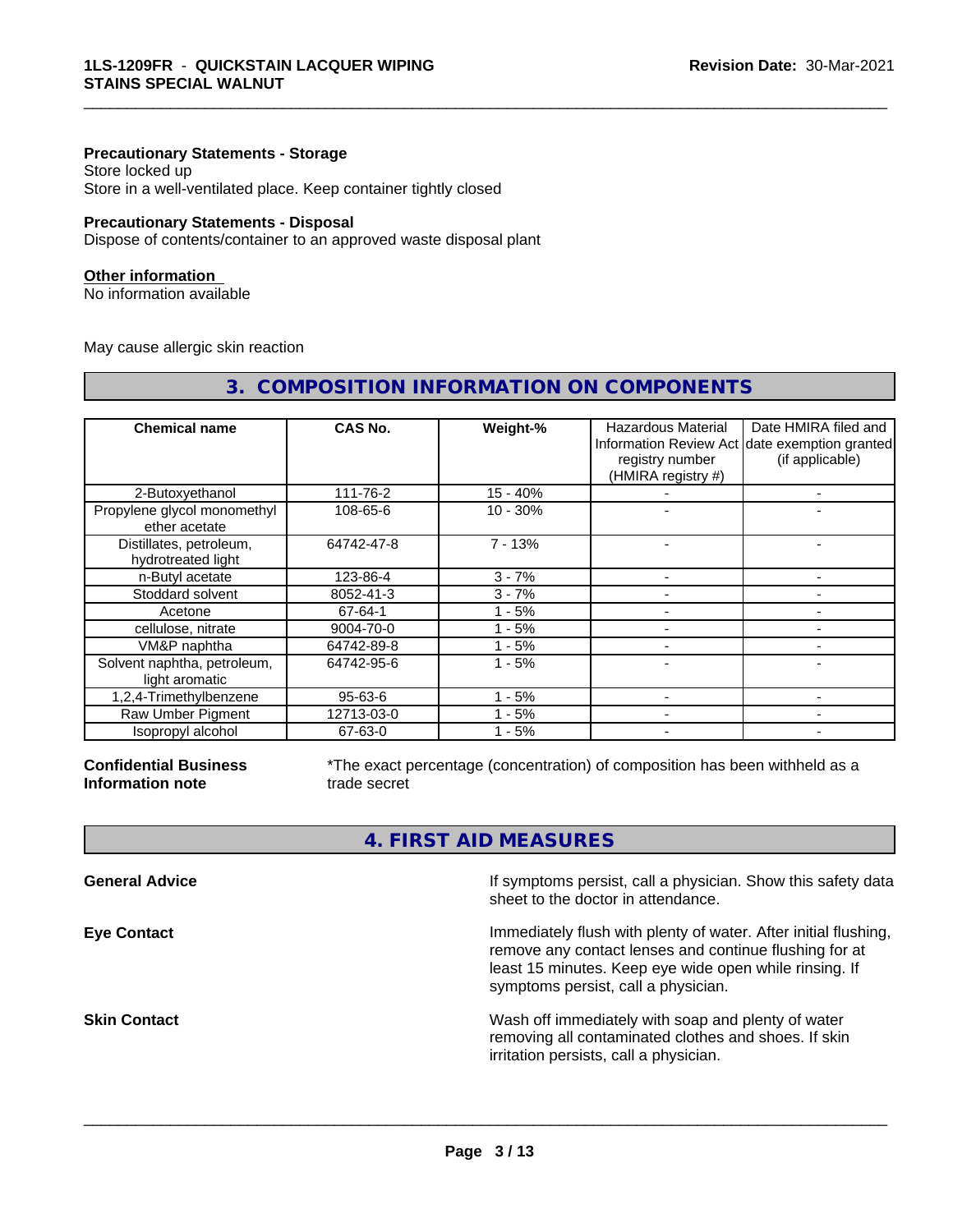| <b>Inhalation</b>                      | Move to fresh air. If symptoms persist, call a physician.<br>If not breathing, give artificial respiration. Call a physician<br>immediately.                                                     |
|----------------------------------------|--------------------------------------------------------------------------------------------------------------------------------------------------------------------------------------------------|
| Ingestion                              | Clean mouth with water and afterwards drink plenty of<br>water. Do not induce vomiting without medical advice.<br>Never give anything by mouth to an unconscious person.<br>Consult a physician. |
| <b>Protection Of First-Aiders</b>      | Use personal protective equipment.                                                                                                                                                               |
| <b>Most Important Symptoms/Effects</b> | May cause allergic skin reaction.                                                                                                                                                                |
| <b>Notes To Physician</b>              | Treat symptomatically.                                                                                                                                                                           |

**5. FIRE-FIGHTING MEASURES**

| <b>Flammable Properties</b>                                                      | Vapors may travel considerable distance to a source of<br>ignition and flash back. Vapors may cause flash fire.                                                                                                                                                                                |
|----------------------------------------------------------------------------------|------------------------------------------------------------------------------------------------------------------------------------------------------------------------------------------------------------------------------------------------------------------------------------------------|
| <b>Suitable Extinguishing Media</b>                                              | Foam, dry powder or water. Use extinguishing measures<br>that are appropriate to local circumstances and the<br>surrounding environment.                                                                                                                                                       |
| Protective equipment and precautions for firefighters                            | As in any fire, wear self-contained breathing apparatus<br>pressure-demand, MSHA/NIOSH (approved or equivalent)<br>and full protective gear.                                                                                                                                                   |
| <b>Hazardous combustion products</b>                                             | Burning may result in carbon dioxide, carbon monoxide<br>and other combustion products of varying composition<br>which may be toxic and/or irritating.                                                                                                                                         |
| <b>Specific Hazards Arising From The Chemical</b>                                | Flammable. Flash back possible over considerable<br>distance. Keep product and empty container away from<br>heat and sources of ignition. Closed containers may<br>rupture if exposed to fire or extreme heat. Thermal<br>decomposition can lead to release of irritating gases and<br>vapors. |
| <b>Sensitivity to mechanical impact</b>                                          | No                                                                                                                                                                                                                                                                                             |
| Sensitivity to static discharge                                                  | Yes                                                                                                                                                                                                                                                                                            |
| <b>Flash Point Data</b><br>Flash point (°F)<br>Flash Point (°C)<br><b>Method</b> | 47<br>8<br><b>PMCC</b>                                                                                                                                                                                                                                                                         |
| <b>Flammability Limits In Air</b>                                                |                                                                                                                                                                                                                                                                                                |
| Lower flammability limit:<br><b>Upper flammability limit:</b>                    | Not available<br>Not available                                                                                                                                                                                                                                                                 |
|                                                                                  |                                                                                                                                                                                                                                                                                                |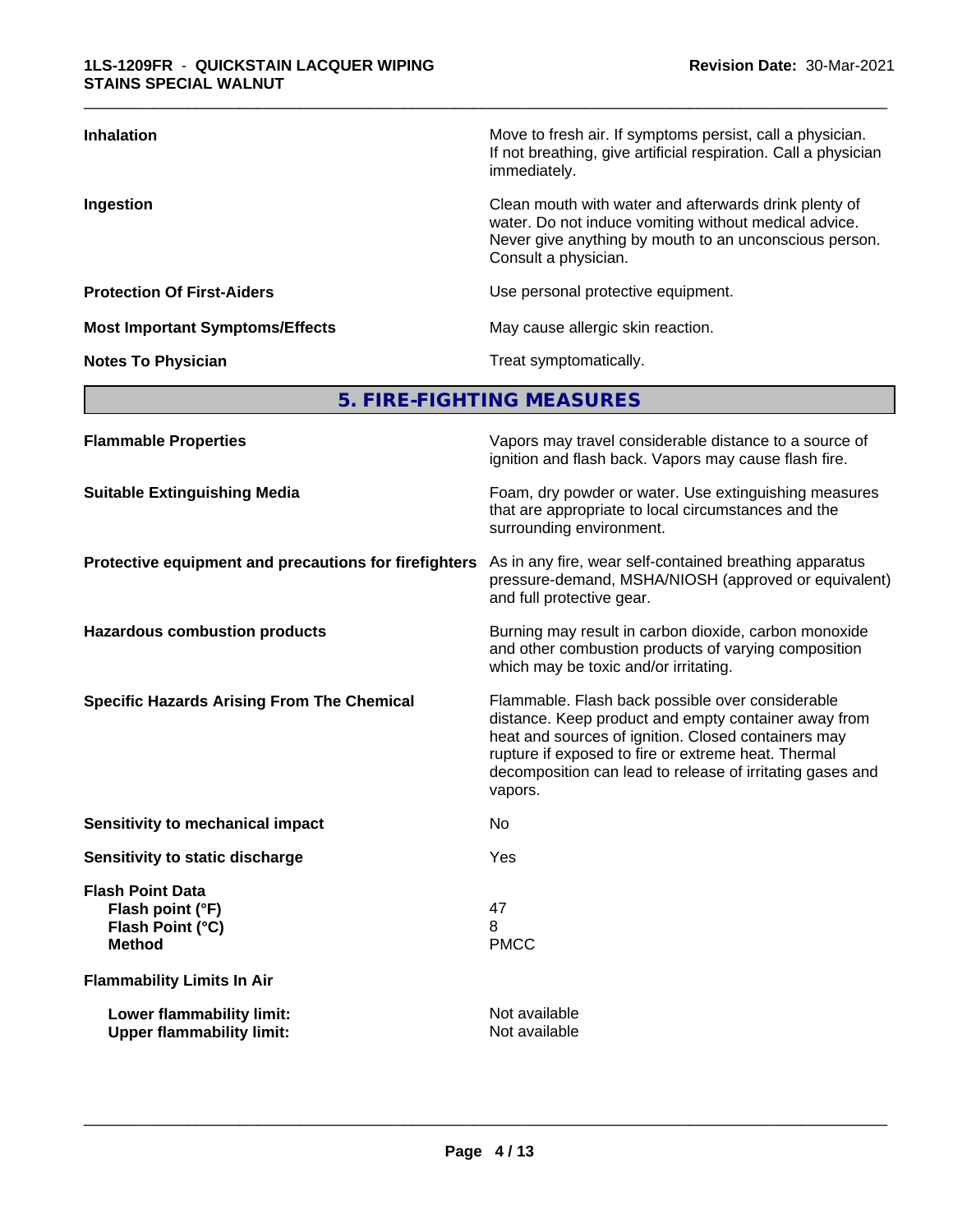| <b>NFPA</b>                       | Health: $3$ | <b>Flammability: 3</b> | <b>Instability:</b> | <b>Special: Not Applicable</b> |  |
|-----------------------------------|-------------|------------------------|---------------------|--------------------------------|--|
| <b>NFPA Legend</b>                |             |                        |                     |                                |  |
| 0 - Not Hazardous<br>1 - Slightly |             |                        |                     |                                |  |
| 2 - Moderate                      |             |                        |                     |                                |  |

- Moderate 3 - High
- 
- 4 Severe

*The ratings assigned are only suggested ratings, the contractor/employer has ultimate responsibilities for NFPA ratings where this system is used.*

*Additional information regarding the NFPA rating system is available from the National Fire Protection Agency (NFPA) at www.nfpa.org.*

#### **6. ACCIDENTAL RELEASE MEASURES**

| <b>Personal Precautions</b>      | Remove all sources of ignition. Take precautions to<br>prevent flashback. Ground and bond all containers and<br>handling equipment. Take precautionary measures against<br>static discharges. Ensure adequate ventilation. Avoid<br>contact with skin, eyes and clothing. Use personal<br>protective equipment.  |
|----------------------------------|------------------------------------------------------------------------------------------------------------------------------------------------------------------------------------------------------------------------------------------------------------------------------------------------------------------|
| <b>Other Information</b>         | Prevent further leakage or spillage if safe to do so. Do not<br>allow material to contaminate ground water system.<br>Prevent product from entering drains. Do not flush into<br>surface water or sanitary sewer system. Local authorities<br>should be advised if significant spillages cannot be<br>contained. |
| <b>Environmental precautions</b> | See Section 12 for additional Ecological Information.                                                                                                                                                                                                                                                            |
| <b>Methods for Cleaning Up</b>   | Dam up. Soak up with inert absorbent material. Use a<br>non-sparking or explosion proof means to transfer material<br>to a sealed, appropriate container for disposal. Clean<br>contaminated surface thoroughly.                                                                                                 |

**7. HANDLING AND STORAGE**

| <b>Handling</b> | Avoid contact with skin, eyes and clothing. Wear personal<br>protective equipment. Do not breathe vapors or spray mist.<br>Use only in ventilated areas. Prevent vapor build-up by<br>providing adequate ventilation during and after use.                                                                                                                                                                                                           |
|-----------------|------------------------------------------------------------------------------------------------------------------------------------------------------------------------------------------------------------------------------------------------------------------------------------------------------------------------------------------------------------------------------------------------------------------------------------------------------|
|                 | Take precautionary measures against static discharges.<br>To avoid ignition of vapors by static electricity discharge,<br>all metal parts of the equipment must be grounded. Keep<br>away from heat, sparks and flame. Do not smoke.<br>Extinguish all flames and pilot lights, and turn off stoves,<br>heaters, electric motors and other sources of ignition<br>during use and until all vapors are gone. Ignition and/or<br>flash back may occur. |
| <b>Storage</b>  | Keep containers tightly closed in a dry, cool and<br>well-ventilated place. Keep away from heat. Keep away                                                                                                                                                                                                                                                                                                                                           |
|                 |                                                                                                                                                                                                                                                                                                                                                                                                                                                      |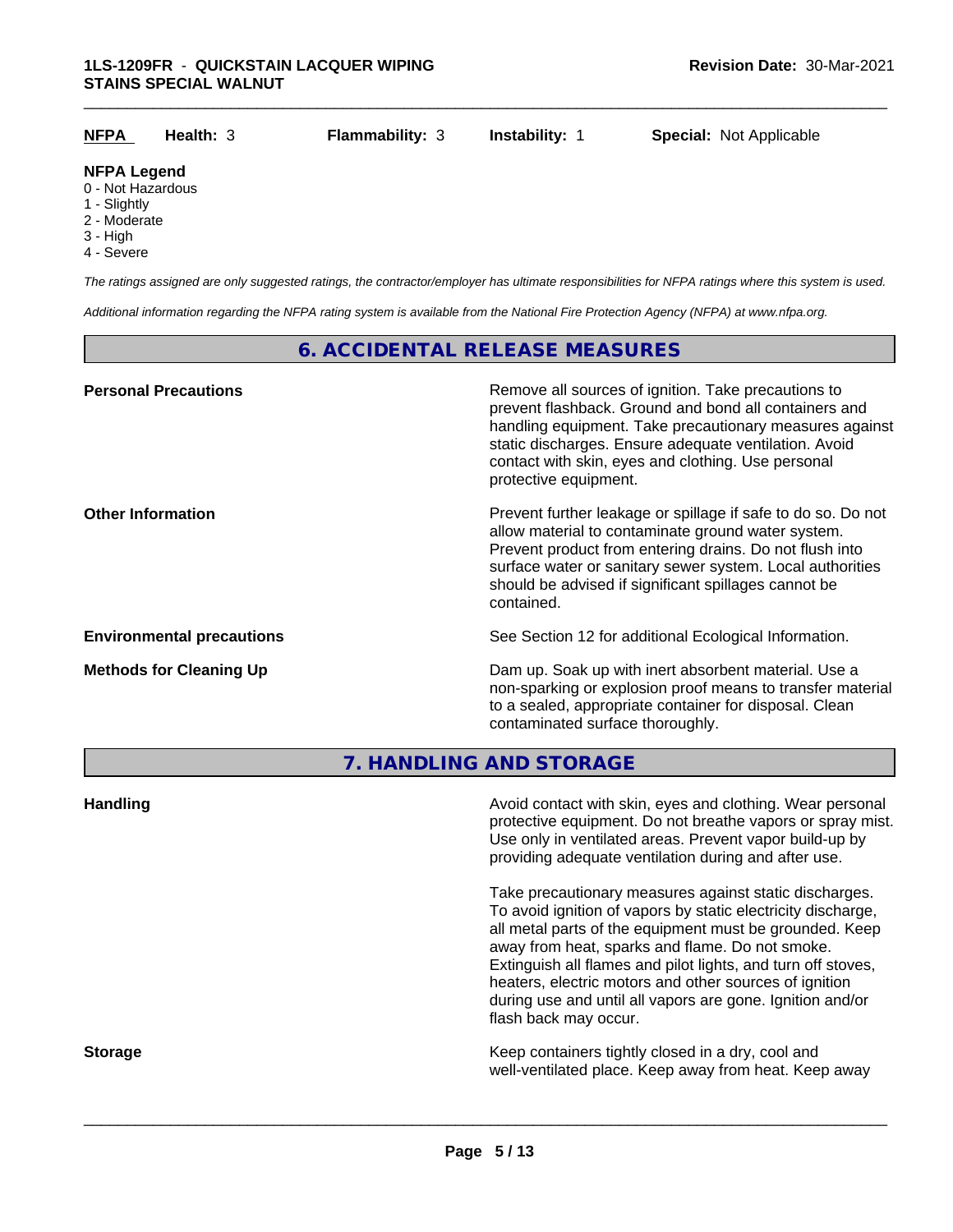from open flames, hot surfaces and sources of ignition. Keep in properly labeled containers. Keep out of the reach of children.

**Incompatible Materials Incompatible with strong acids and bases and strong** oxidizing agents.

#### **8. EXPOSURE CONTROLS/PERSONAL PROTECTION**

\_\_\_\_\_\_\_\_\_\_\_\_\_\_\_\_\_\_\_\_\_\_\_\_\_\_\_\_\_\_\_\_\_\_\_\_\_\_\_\_\_\_\_\_\_\_\_\_\_\_\_\_\_\_\_\_\_\_\_\_\_\_\_\_\_\_\_\_\_\_\_\_\_\_\_\_\_\_\_\_\_\_\_\_\_\_\_\_\_\_\_\_\_

#### **Exposure Limits**

| <b>Chemical name</b>                          | <b>ACGIH TLV</b>                                                                                                                      | <b>Alberta</b>                                                                                 | <b>British Columbia</b>                                                                           | <b>Ontario</b>                                                  | Quebec                                                                                             |
|-----------------------------------------------|---------------------------------------------------------------------------------------------------------------------------------------|------------------------------------------------------------------------------------------------|---------------------------------------------------------------------------------------------------|-----------------------------------------------------------------|----------------------------------------------------------------------------------------------------|
| 2-Butoxyethanol                               | TWA: 20 ppm                                                                                                                           | 20 ppm - TWA<br>97 mg/m $3$ - TWA                                                              | 20 ppm - TWA                                                                                      | 20 ppm - TWA                                                    | 20 ppm - TWAEV<br>97 mg/m <sup>3</sup> - TWAEV                                                     |
| Propylene glycol monomethyl<br>ether acetate  | N/E                                                                                                                                   | N/E                                                                                            | 50 ppm - TWA<br>75 ppm - STEL                                                                     | 50 ppm - TWA<br>$270$ mg/m <sup>3</sup> - TWA                   | N/E                                                                                                |
| Distillates, petroleum,<br>hydrotreated light | N/E                                                                                                                                   | N/E                                                                                            | 200 mg/m $3$ - TWA<br>Skin absorption can<br>contribute to overall<br>exposure.                   | N/E                                                             | N/E                                                                                                |
| n-Butyl acetate                               | STEL: 150 ppm<br>TWA: 50 ppm                                                                                                          | 150 ppm - TWA<br>$713$ mg/m <sup>3</sup> - TWA<br>200 ppm - STEL<br>950 mg/m $3 -$ STEL        | 20 ppm - TWA                                                                                      | 150 ppm - TWA<br>200 ppm - STEL                                 | 150 ppm - TWAEV<br>713 mg/m <sup>3</sup> - TWAEV<br>200 ppm - STEV<br>950 mg/m <sup>3</sup> - STEV |
| Stoddard solvent                              | TWA: 100 ppm                                                                                                                          | 100 ppm - TWA<br>$572$ mg/m <sup>3</sup> - TWA                                                 | 290 mg/m <sup>3</sup> - TWA<br>580 mg/m <sup>3</sup> - STEL                                       | 525 mg/m <sup>3</sup> - TWA                                     | 100 ppm - TWAEV<br>525 mg/m <sup>3</sup> - TWAEV                                                   |
| Acetone                                       | STEL: 500 ppm<br>TWA: 250 ppm                                                                                                         | 500 ppm - TWA<br>1200 mg/m $3$ - TWA<br>750 ppm - STEL<br>1800 mg/m <sup>3</sup> - STEL        | 250 ppm - TWA<br>500 ppm - STEL                                                                   | 250 ppm - TWA<br>500 ppm - STEL                                 | 500 ppm - TWAEV<br>1190 mg/m $3$ - TWAEV<br>1000 ppm - STEV<br>2380 mg/m <sup>3</sup> - STEV       |
| Raw Umber Pigment                             | TWA: 0.02 mg/m <sup>3</sup> Mn<br>respirable particulate<br>matter<br>TWA: $0.1 \text{ mg/m}^3$ Mn<br>inhalable particulate<br>matter | $0.2$ mg/m <sup>3</sup> - TWA                                                                  | $0.2$ mg/m <sup>3</sup> - TWA<br>$0.02$ mg/m <sup>3</sup> - TWA<br>Adverse reproductive<br>effect | $0.02$ mg/m <sup>3</sup> - TWA<br>$0.1$ mg/m <sup>3</sup> - TWA | $0.2$ mg/m <sup>3</sup> - TWAEV                                                                    |
| Isopropyl alcohol                             | STEL: 400 ppm<br>TWA: 200 ppm                                                                                                         | 200 ppm - TWA<br>492 mg/m <sup>3</sup> - TWA<br>400 ppm - STEL<br>984 mg/m <sup>3</sup> - STEL | 200 ppm - TWA<br>400 ppm - STEL                                                                   | 200 ppm - TWA<br>400 ppm - STEL                                 | 400 ppm - TWAEV<br>985 mg/m <sup>3</sup> - TWAEV<br>500 ppm - STEV<br>1230 mg/m $3 -$ STEV         |

#### **Legend**

ACGIH - American Conference of Governmental Industrial Hygienists Alberta - Alberta Occupational Exposure Limits

British Columbia - British Columbia Occupational Exposure Limits

Ontario - Ontario Occupational Exposure Limits

Quebec - Quebec Occupational Exposure Limits

N/E - Not established

## **Personal Protective Equipment**

**Engineering Measures Ensure adequate ventilation, especially in confined areas.** 

**Eye/Face Protection** Safety glasses with side-shields. If splashes are likely to occur, wear: Tightly fitting safety goggles **Skin Protection Protection Protective gloves and impervious clothing. Respiratory Protection Network 1** Use only with adequate ventilation. In operations where exposure limits are exceeded, use a NIOSH approved respirator that has been selected by a technically qualified person for the specific work conditions. When spraying the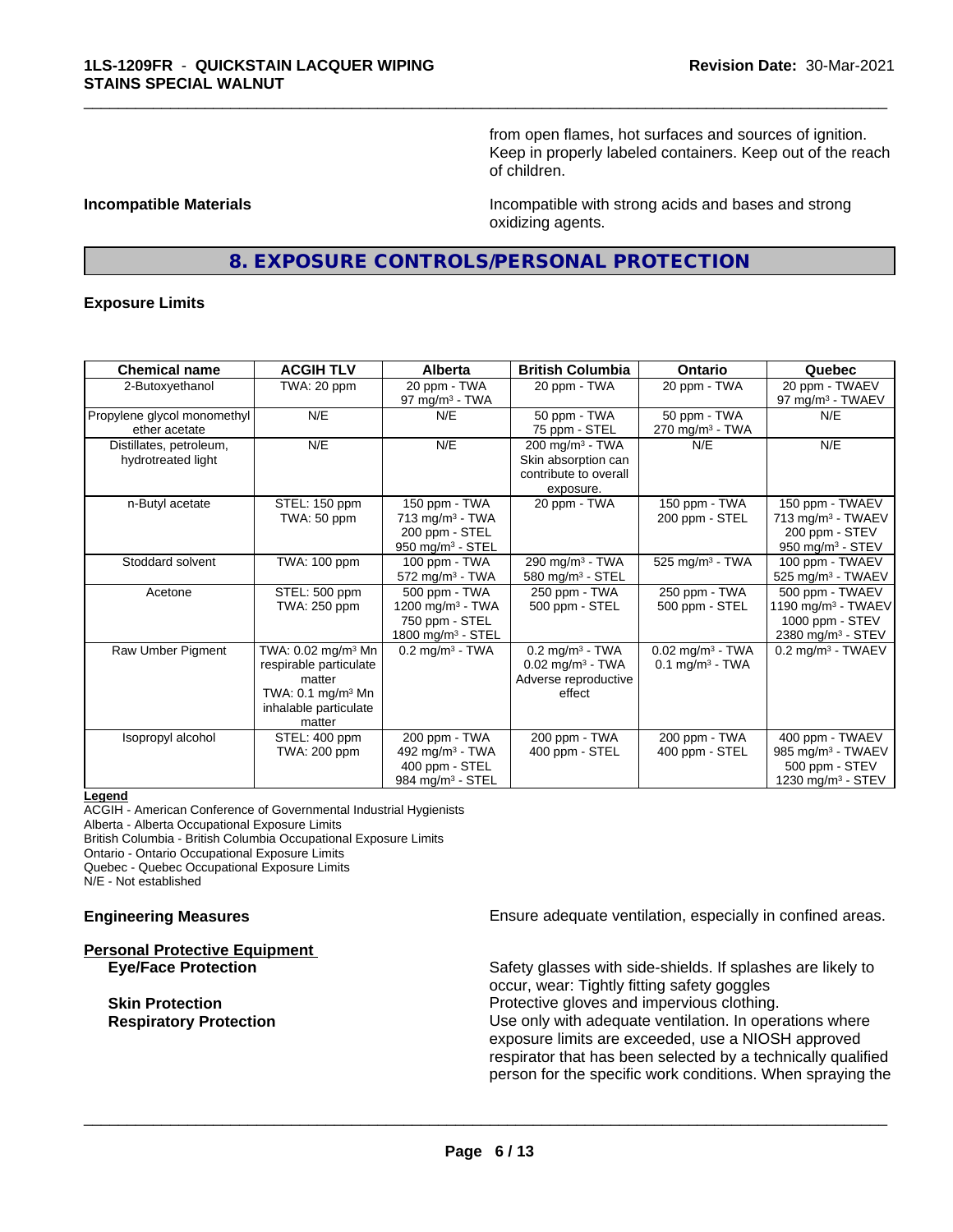product or applying in confined areas, wear a NIOSH approved respirator specified for paint spray or organic vapors.

**Hygiene Measures Avoid contact with skin, eyes and clothing. Remove and Avoid contact with skin, eyes and clothing. Remove and Avoid contact with skin, eyes and clothing. Remove and** wash contaminated clothing before re-use. Wash thoroughly after handling.

#### **9. PHYSICAL AND CHEMICAL PROPERTIES**

**Appearance** liquid **Odor** solvent **Odor Threshold** No information available **Density (lbs/gal)** 7.55 - 7.65 **Specific Gravity** 0.91 - 0.93 **pH pH**  $\blacksquare$ **Viscosity (cps)** No information available **Solubility(ies)** No information available **Water solubility** No information available **Evaporation Rate No information available No information available Vapor pressure** No information available **Vapor density No information available No information available Wt.** % Solids 10 - 20 **Vol. % Solids** 5 - 15 **Wt. % Volatiles** 80 - 90 **Vol. % Volatiles** 85 - 95 **VOC Regulatory Limit (g/L)** < 850 **Boiling Point (°F)** 248 **Boiling Point (°C)** 120 **Freezing point (°F)** No information available **Freezing Point (°C)** The state of the Monometer of Noinformation available **Flash point (°F)** 47 **Flash Point (°C)** 8 **Method** PMCC **Flammability (solid, gas)** Not applicable **Upper flammability limit:** Not applicable **Lower flammability limit:** Not applicable **Autoignition Temperature (°F)** No information available **Autoignition Temperature (°C)** No information available **Decomposition Temperature (°F)**<br> **Decomposition Temperature (°C)** No information available **Decomposition Temperature (°C) Partition coefficient** No information available

\_\_\_\_\_\_\_\_\_\_\_\_\_\_\_\_\_\_\_\_\_\_\_\_\_\_\_\_\_\_\_\_\_\_\_\_\_\_\_\_\_\_\_\_\_\_\_\_\_\_\_\_\_\_\_\_\_\_\_\_\_\_\_\_\_\_\_\_\_\_\_\_\_\_\_\_\_\_\_\_\_\_\_\_\_\_\_\_\_\_\_\_\_

#### **10. STABILITY AND REACTIVITY**

**Reactivity Not Applicable Not Applicable** 

 $\overline{\phantom{a}}$  ,  $\overline{\phantom{a}}$  ,  $\overline{\phantom{a}}$  ,  $\overline{\phantom{a}}$  ,  $\overline{\phantom{a}}$  ,  $\overline{\phantom{a}}$  ,  $\overline{\phantom{a}}$  ,  $\overline{\phantom{a}}$  ,  $\overline{\phantom{a}}$  ,  $\overline{\phantom{a}}$  ,  $\overline{\phantom{a}}$  ,  $\overline{\phantom{a}}$  ,  $\overline{\phantom{a}}$  ,  $\overline{\phantom{a}}$  ,  $\overline{\phantom{a}}$  ,  $\overline{\phantom{a}}$ 

**Chemical Stability Stability** Stable under normal conditions. Hazardous polymerisation does not occur.

**Conditions to avoid Conditions to avoid Conditions keep** away from open flames, hot surfaces, static electricity and sources of ignition. Sparks. Elevated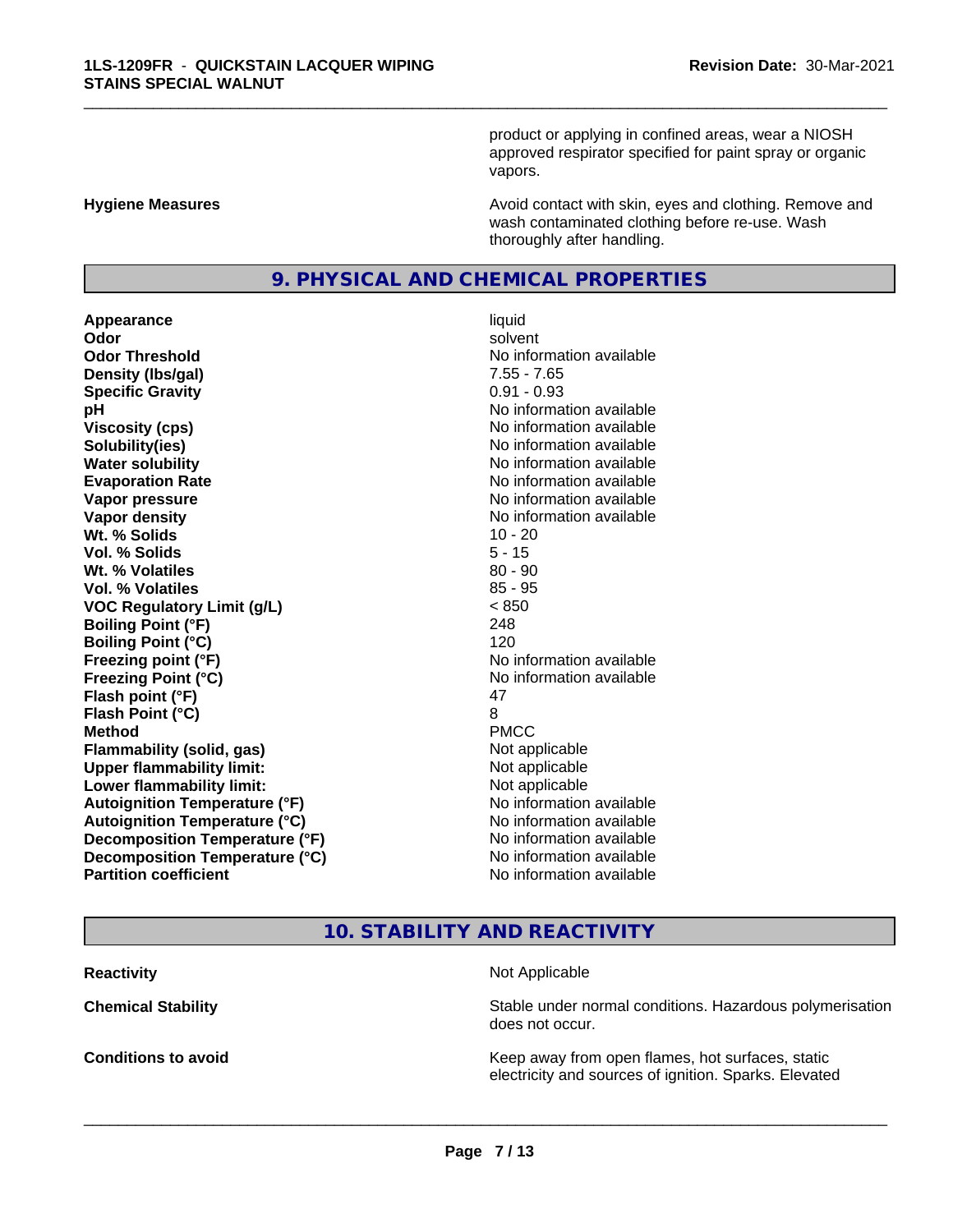temperature.

\_\_\_\_\_\_\_\_\_\_\_\_\_\_\_\_\_\_\_\_\_\_\_\_\_\_\_\_\_\_\_\_\_\_\_\_\_\_\_\_\_\_\_\_\_\_\_\_\_\_\_\_\_\_\_\_\_\_\_\_\_\_\_\_\_\_\_\_\_\_\_\_\_\_\_\_\_\_\_\_\_\_\_\_\_\_\_\_\_\_\_\_\_

**Incompatible Materials Incompatible with strong acids and bases and strong** oxidizing agents.

**Hazardous Decomposition Products** Thermal decomposition can lead to release of irritating gases and vapors.

**Possibility of hazardous reactions** None under normal conditions of use.

**11. TOXICOLOGICAL INFORMATION**

**Product Information Information on likely routes of exposure**

**Acute Toxicity**<br>**Product Information** 

**Principal Routes of Exposure Exposure** Eye contact, skin contact and inhalation.

Repeated or prolonged exposure to organic solvents may lead to permanent brain and nervous system damage. Intentional misuse by deliberately concentrating and inhaling vapors may be harmful or fatal.

#### **Symptoms related to the physical,chemical and toxicological characteristics**

**Symptoms** No information available **Delayed and immediate effects as well as chronic effects from short and long-term exposure**

| Eye contact                     | Contact with eyes may cause irritation. Vapor may cause<br><i>irritation.</i>                                                                                                                                                                                    |
|---------------------------------|------------------------------------------------------------------------------------------------------------------------------------------------------------------------------------------------------------------------------------------------------------------|
| <b>Skin contact</b>             | May cause skin irritation and/or dermatitis. Prolonged skin<br>contact may defat the skin and produce dermatitis.                                                                                                                                                |
| <b>Inhalation</b>               | Harmful by inhalation. High vapor / aerosol concentrations<br>are irritating to the eyes, nose, throat and lungs and may<br>cause headaches, dizziness, drowsiness,<br>unconsciousness, and other central nervous system<br>effects.                             |
| Ingestion                       | Harmful if swallowed. Ingestion may cause irritation to<br>mucous membranes. Small amounts of this product<br>aspirated into the respiratory system during ingestion or<br>vomiting may cause mild to severe pulmonary injury,<br>possibly progressing to death. |
| <b>Sensitization</b>            | May cause an allergic skin reaction.                                                                                                                                                                                                                             |
| <b>Neurological Effects</b>     | No information available.                                                                                                                                                                                                                                        |
| <b>Mutagenic Effects</b>        | No information available.                                                                                                                                                                                                                                        |
| <b>Reproductive Effects</b>     | No information available.                                                                                                                                                                                                                                        |
| <b>Developmental Effects</b>    | No information available.                                                                                                                                                                                                                                        |
| <b>Target organ effects</b>     | No information available.                                                                                                                                                                                                                                        |
| <b>STOT - single exposure</b>   | May cause disorder and damage to the, Respiratory<br>system, Central nervous system.                                                                                                                                                                             |
| <b>STOT - repeated exposure</b> | Causes damage to organs through prolonged or repeated<br>exposure if inhaled, May cause disorder and damage to<br>the, liver, kidney, spleen, blood, Central nervous system,                                                                                     |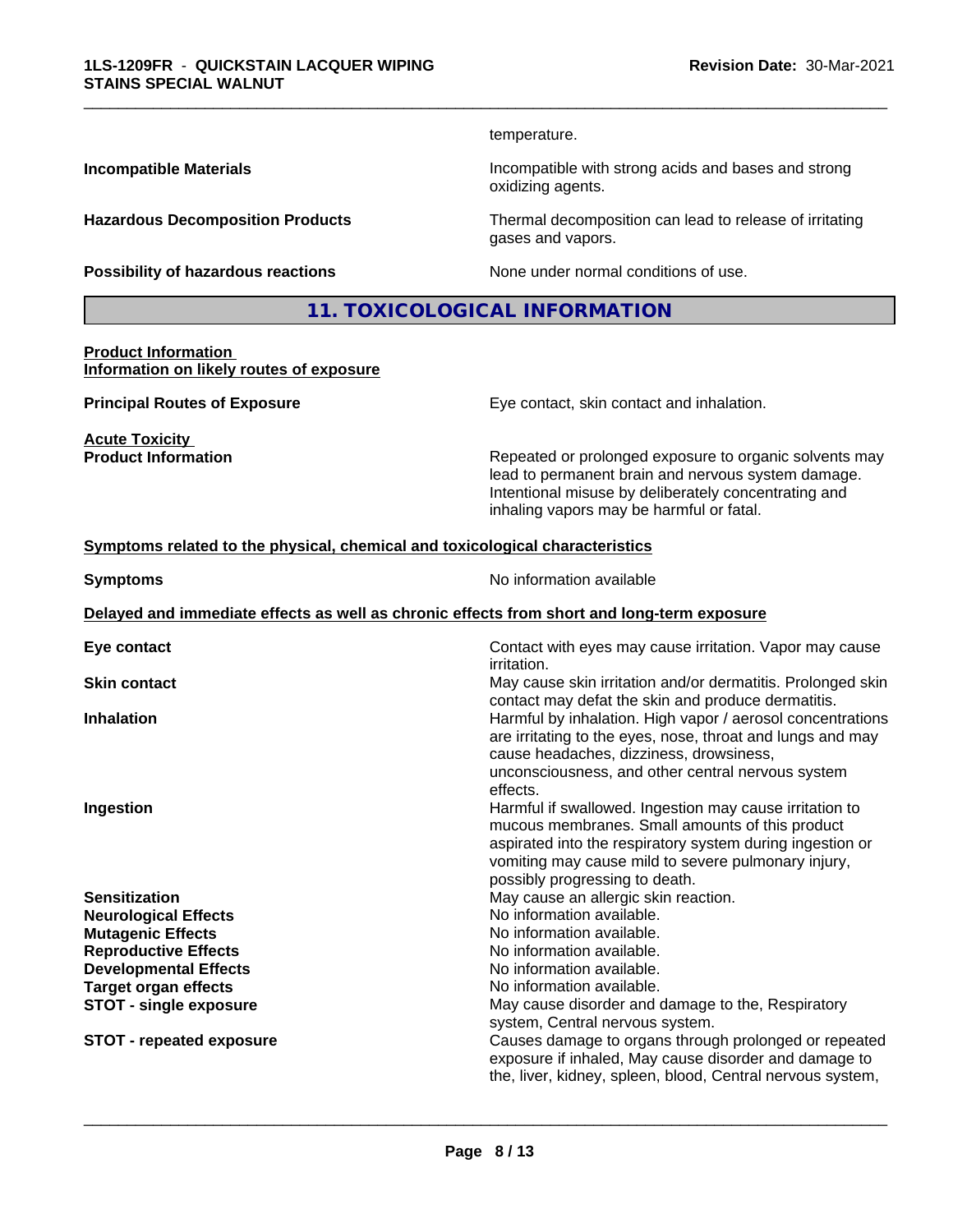|                          | Causes damage to organs through prolonged or repeated<br>exposure if swallowed, Causes damage to organs through                                                                                                                     |
|--------------------------|-------------------------------------------------------------------------------------------------------------------------------------------------------------------------------------------------------------------------------------|
|                          | prolonged or repeated exposure in contact with skin.                                                                                                                                                                                |
| Other adverse effects    | No information available.                                                                                                                                                                                                           |
| <b>Aspiration Hazard</b> | May be harmful if swallowed and enters airways. Small<br>amounts of this product aspirated into the respiratory<br>system during ingestion or vomiting may cause mild to<br>severe pulmonary injury, possibly progressing to death. |
|                          |                                                                                                                                                                                                                                     |

#### **Numerical measures of toxicity**

#### **The following values are calculated based on chapter 3.1 of the GHS document**

| ATEmix (oral)                        | 1407 mg/kg |
|--------------------------------------|------------|
| <b>ATEmix (dermal)</b>               | 2246 ma/ka |
| <b>ATEmix (inhalation-dust/mist)</b> | 102 mg/L   |
| <b>ATEmix (inhalation-vapor)</b>     | 26.5 mg/L  |

#### **Component Information**

| Chemical name                                               | Oral LD50             | Dermal LD50              | <b>Inhalation LC50</b>                |
|-------------------------------------------------------------|-----------------------|--------------------------|---------------------------------------|
| 2-Butoxyethanol<br>111-76-2                                 | $= 1300$ mg/kg (Rat)  | $>$ 2000 mg/kg (Rabbit)  | $>$ 4.9 mg/L (Rat) 3H                 |
| Propylene glycol monomethyl ether<br>acetate<br>108-65-6    | $= 8532$ mg/kg (Rat)  | $> 5$ g/kg (Rabbit)      |                                       |
| Distillates, petroleum, hydrotreated<br>light<br>64742-47-8 | $> 5000$ mg/kg (Rat)  | $>$ 2000 mg/kg (Rabbit)  | $> 5.2$ mg/L (Rat) 4 h                |
| n-Butyl acetate<br>123-86-4                                 | $= 10768$ mg/kg (Rat) | > 17600 mg/kg (Rabbit)   |                                       |
| Acetone<br>67-64-1                                          | $= 5800$ mg/kg (Rat)  | $> 15700$ mg/kg (Rabbit) | $= 50100$ mg/m <sup>3</sup> (Rat) 8 h |
| cellulose, nitrate<br>9004-70-0                             | 5 g/kg (Rat)          |                          |                                       |
| VM&P naphtha<br>64742-89-8                                  |                       | $=$ 3000 mg/kg (Rabbit)  |                                       |
| Solvent naphtha, petroleum, light<br>aromatic<br>64742-95-6 | $= 8400$ mg/kg (Rat)  | $>$ 2000 mg/kg (Rabbit)  | $= 3400$ ppm (Rat) 4 h                |
| 1,2,4-Trimethylbenzene<br>95-63-6                           | $=$ 3280 mg/kg (Rat)  | $>$ 3160 mg/kg (Rabbit)  | $= 18$ g/m <sup>3</sup> (Rat) 4 h     |
| Isopropyl alcohol<br>67-63-0                                | $= 1870$ mg/kg (Rat)  | $= 4059$ mg/kg (Rabbit)  | $= 72600$ mg/m <sup>3</sup> (Rat) 4 h |

#### **Chronic Toxicity**

#### **Carcinogenicity**

*There are no known carcinogenic chemicals in this product above reportable levels.*

**12. ECOLOGICAL INFORMATION**

### **Ecotoxicity Effects**

The environmental impact of this product has not been fully investigated.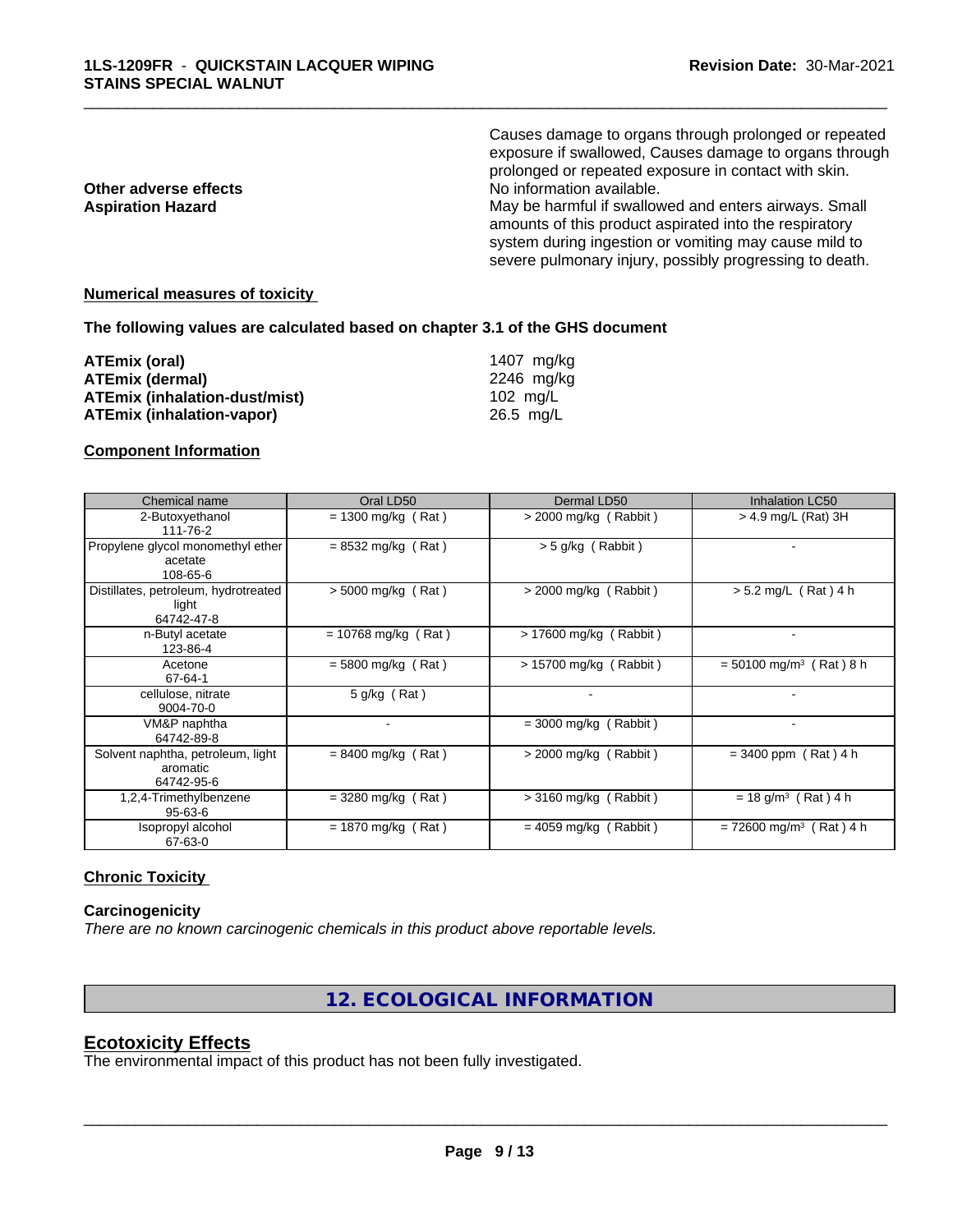#### **Product Information**

#### **Acute Toxicity to Fish**

No information available

#### **Acute Toxicity to Aquatic Invertebrates**

No information available

#### **Acute Toxicity to Aquatic Plants**

No information available

#### **Persistence / Degradability**

No information available.

#### **Bioaccumulation**

There is no data for this product.

#### **Mobility in Environmental Media**

No information available.

#### **Ozone**

No information available

#### **Component Information**

#### **Acute Toxicity to Fish**

2-Butoxyethanol LC50: 1490 mg/L (Bluegill sunfish - 96 hr.) n-Butyl acetate LC50: 18 mg/L (Fathead Minnow - 96 hr.) Acetone LC50: 8300 (Bluegill - 96 hr.) mg/L

#### **Acute Toxicity to Aquatic Invertebrates**

n-Butyl acetate EC50: 72.8 mg/L (Daphnia magna - 48 hr.) Acetone EC50: 12600 mg/L (Daphnia magna - 48 hr.)

#### **Acute Toxicity to Aquatic Plants**

n-Butyl acetate EC50: 674.7 mg/L (Green algae (Scenedesmus subspicatus), 72 hrs.)

### **13. DISPOSAL CONSIDERATIONS**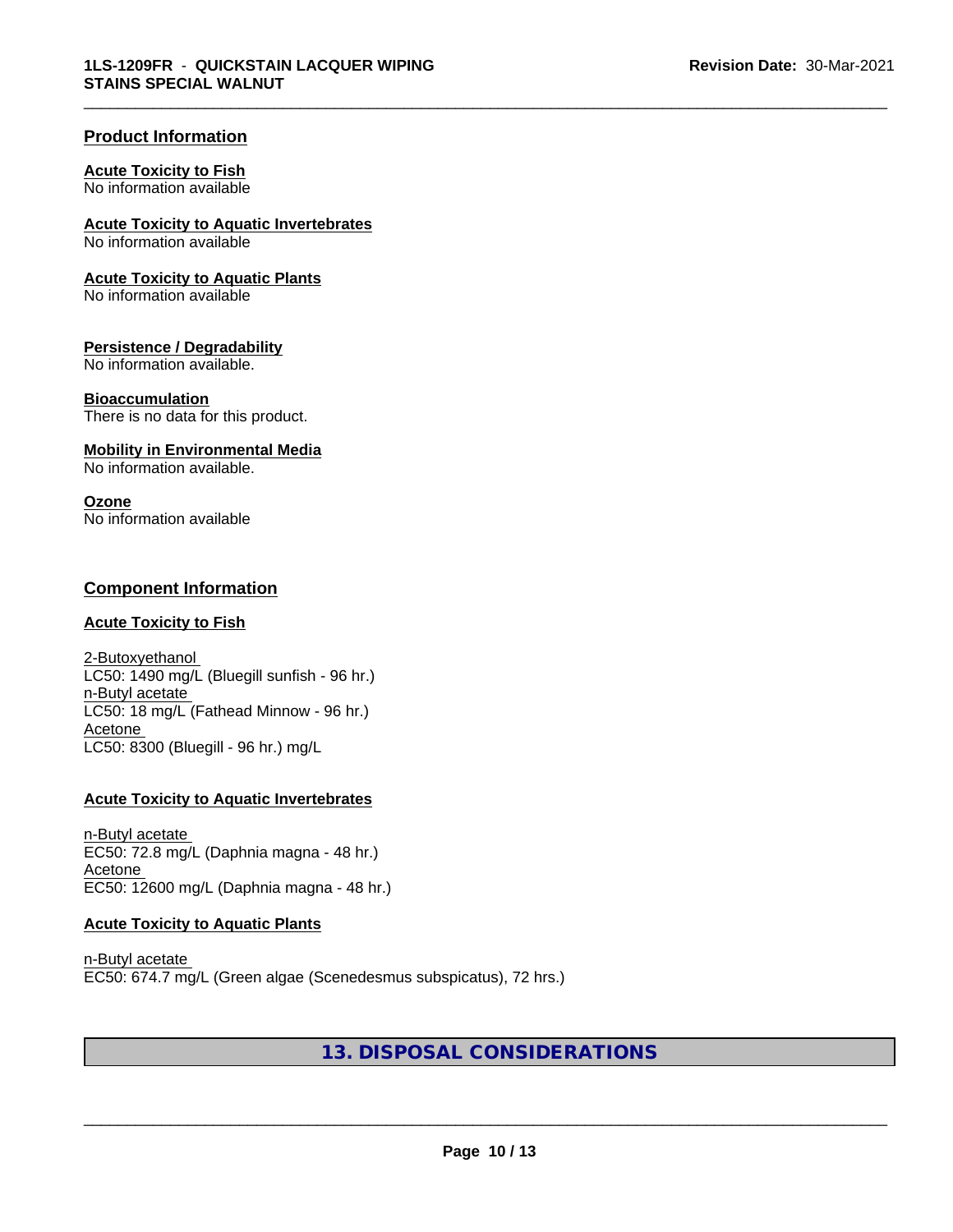**Waste Disposal Method Dispose of in accordance with federal, state, provincial,** and local regulations. Local requirements may vary, consult your sanitation department or state-designated environmental protection agency for more disposal options.

**Empty Container Warning** Emptied containers may retain product residue. Follow label warnings even after container is emptied. Residual vapors may explode on ignition.

#### **14. TRANSPORT INFORMATION**

\_\_\_\_\_\_\_\_\_\_\_\_\_\_\_\_\_\_\_\_\_\_\_\_\_\_\_\_\_\_\_\_\_\_\_\_\_\_\_\_\_\_\_\_\_\_\_\_\_\_\_\_\_\_\_\_\_\_\_\_\_\_\_\_\_\_\_\_\_\_\_\_\_\_\_\_\_\_\_\_\_\_\_\_\_\_\_\_\_\_\_\_\_

| <b>TDG</b>                  |                                               |
|-----------------------------|-----------------------------------------------|
| <b>Proper Shipping Name</b> | <b>PAINT</b>                                  |
| <b>Hazard class</b>         | 3                                             |
| UN-No.                      | UN1263                                        |
| <b>Packing Group</b>        |                                               |
| <b>Description</b>          | UN1263, PAINT, 3, II                          |
| <b>ICAO / IATA</b>          | Contact the preparer for further information. |
| <b>IMDG / IMO</b>           | Contact the preparer for further information. |

**15. REGULATORY INFORMATION**

#### **International Inventories**

| <b>TSCA: United States</b> | Yes - All components are listed or exempt. |
|----------------------------|--------------------------------------------|
| <b>DSL: Canada</b>         | Yes - All components are listed or exempt. |

#### **National Pollutant Release Inventory (NPRI)**

#### **NPRI Parts 1- 4**

This product contains the following Parts 1-4 NPRI chemicals:

| CAS No.  | Weight-% | <b>NPRI Parts 1-4</b> |
|----------|----------|-----------------------|
| 111-76-2 | 15 - 40% | ∟isted                |
| 95-63-6  | - 5%     | ∟isted                |
| 67-63-0  | $-5%$    | ∟isted                |
|          |          |                       |

#### **NPRI Part 5**

This product contains the following NPRI Part 5 Chemicals:

| <b>Chemical name</b>              | CAS No.  | Weight-% | <b>NPRI Part 5</b> |  |
|-----------------------------------|----------|----------|--------------------|--|
| 2-Butoxyethanol                   | 111-76-2 | 15 - 40% | Listed             |  |
| Propylene glycol monomethyl ether | 108-65-6 | 10 - 30% | Listed             |  |
| acetate                           |          |          |                    |  |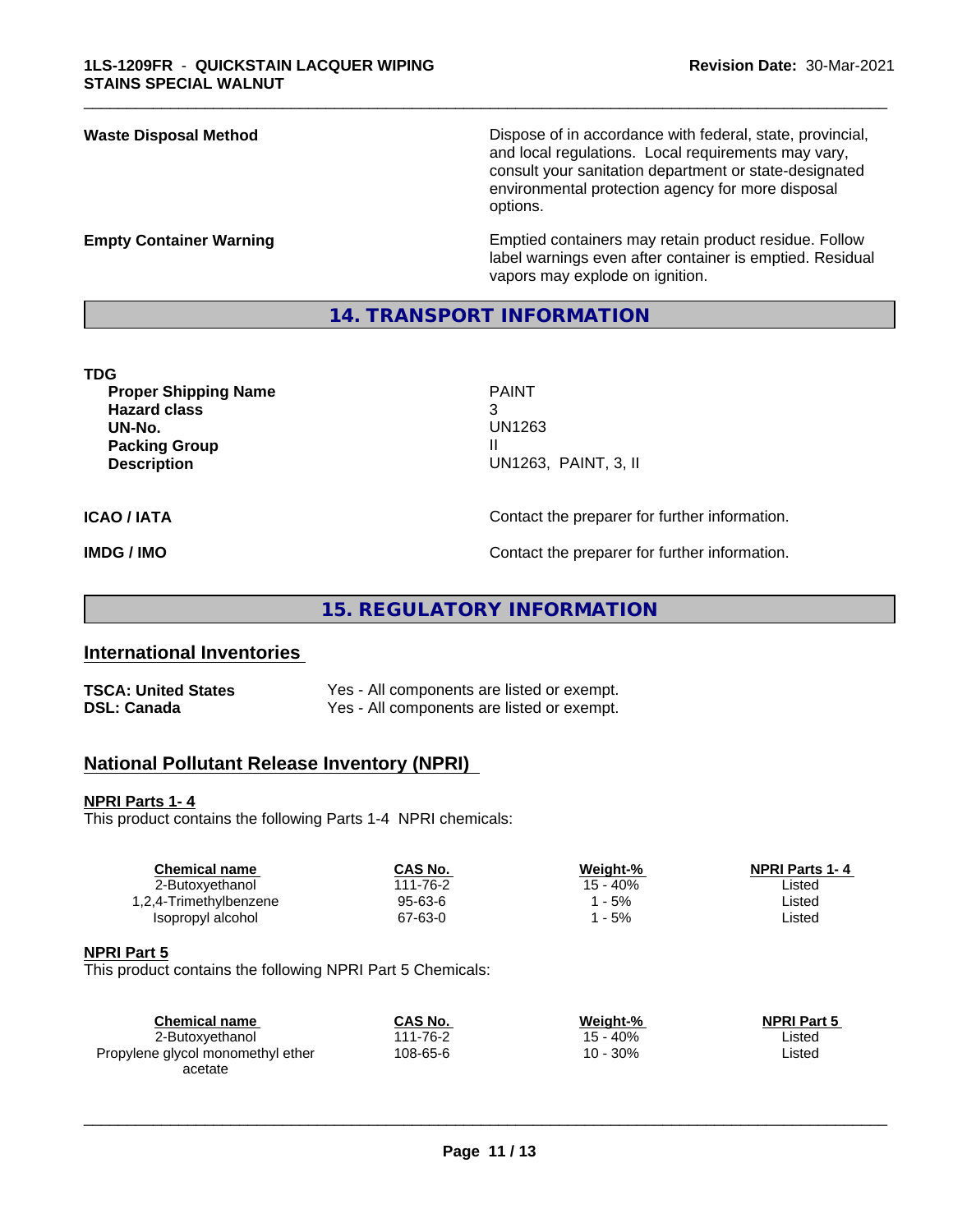#### **1LS-1209FR** - **QUICKSTAIN LACQUER WIPING STAINS SPECIAL WALNUT**

| Distillates, petroleum, hydrotreated<br>light | 64742-47-8 | $7 - 13%$ | Listed |  |
|-----------------------------------------------|------------|-----------|--------|--|
| n-Butyl acetate                               | 123-86-4   | $3 - 7%$  | Listed |  |
| Stoddard solvent                              | 8052-41-3  | $3 - 7%$  | Listed |  |
| VM&P naphtha                                  | 64742-89-8 | $1 - 5%$  | Listed |  |
| Solvent naphtha, petroleum, light             | 64742-95-6 | $1 - 5%$  | Listed |  |
| aromatic                                      |            |           |        |  |
| 1,2,4-Trimethylbenzene                        | 95-63-6    | 1 - 5%    | Listed |  |
| Isopropyl alcohol                             | 67-63-0    | $1 - 5%$  | Listed |  |

\_\_\_\_\_\_\_\_\_\_\_\_\_\_\_\_\_\_\_\_\_\_\_\_\_\_\_\_\_\_\_\_\_\_\_\_\_\_\_\_\_\_\_\_\_\_\_\_\_\_\_\_\_\_\_\_\_\_\_\_\_\_\_\_\_\_\_\_\_\_\_\_\_\_\_\_\_\_\_\_\_\_\_\_\_\_\_\_\_\_\_\_\_

#### **WHMIS Regulatory Status**

This product has been classified in accordance with the hazard criteria of the Hazardous Products Regulations (HPR) and the SDS contains all the information required by the HPR.

| <b>16. OTHER INFORMATION</b>                                                                                                                          |              |                        |                      |          |  |
|-------------------------------------------------------------------------------------------------------------------------------------------------------|--------------|------------------------|----------------------|----------|--|
| HMIS -                                                                                                                                                | Health: $3*$ | <b>Flammability: 3</b> | <b>Reactivity: 1</b> | $PPE: -$ |  |
| <b>HMIS Legend</b><br>0 - Minimal Hazard<br>1 - Slight Hazard<br>2 - Moderate Hazard<br>3 - Serious Hazard<br>4 - Severe Hazard<br>* - Chronic Hazard |              |                        |                      |          |  |

X - Consult your supervisor or S.O.P. for "Special" handling instructions.

*Note: The PPE rating has intentionally been left blank. Choose appropriate PPE that will protect employees from the hazards the material will present under the actual normal conditions of use.*

*Caution: HMISÒ ratings are based on a 0-4 rating scale, with 0 representing minimal hazards or risks, and 4 representing significant hazards or risks. Although HMISÒ ratings are not required on MSDSs under 29 CFR 1910.1200, the preparer, has chosen to provide them. HMISÒ ratings are to be used only in conjunction with a fully implemented HMISÒ program by workers who have received appropriate HMISÒ training. HMISÒ is a registered trade and service mark of the NPCA. HMISÒ materials may be purchased exclusively from J. J. Keller (800) 327-6868.*

 **WARNING!** If you scrape, sand, or remove old paint, you may release lead dust. LEAD IS TOXIC. EXPOSURE TO LEAD DUST CAN CAUSE SERIOUS ILLNESS, SUCH AS BRAIN DAMAGE, ESPECIALLY IN CHILDREN. PREGNANT WOMEN SHOULD ALSO AVOID EXPOSURE.Wear a NIOSH approved respirator to control lead exposure. Clean up carefully with a HEPA vacuum and a wet mop. Before you start, find out how to protect yourself and your family by logging onto Health Canada at

http://www.hc-sc.gc.ca/ewh-semt/contaminants/lead-plomb/asked\_questions-questions\_posees-eng.php.

| <b>Prepared By</b>                                  | <b>Product Stewardship Department</b><br>Benjamin Moore & Co.<br>101 Paragon Drive<br>Montvale, NJ 07645<br>800-225-5554 |  |
|-----------------------------------------------------|--------------------------------------------------------------------------------------------------------------------------|--|
| <b>Revision Date:</b><br><b>Reason for revision</b> | 30-Mar-2021<br>Not available                                                                                             |  |

**Disclaimer**